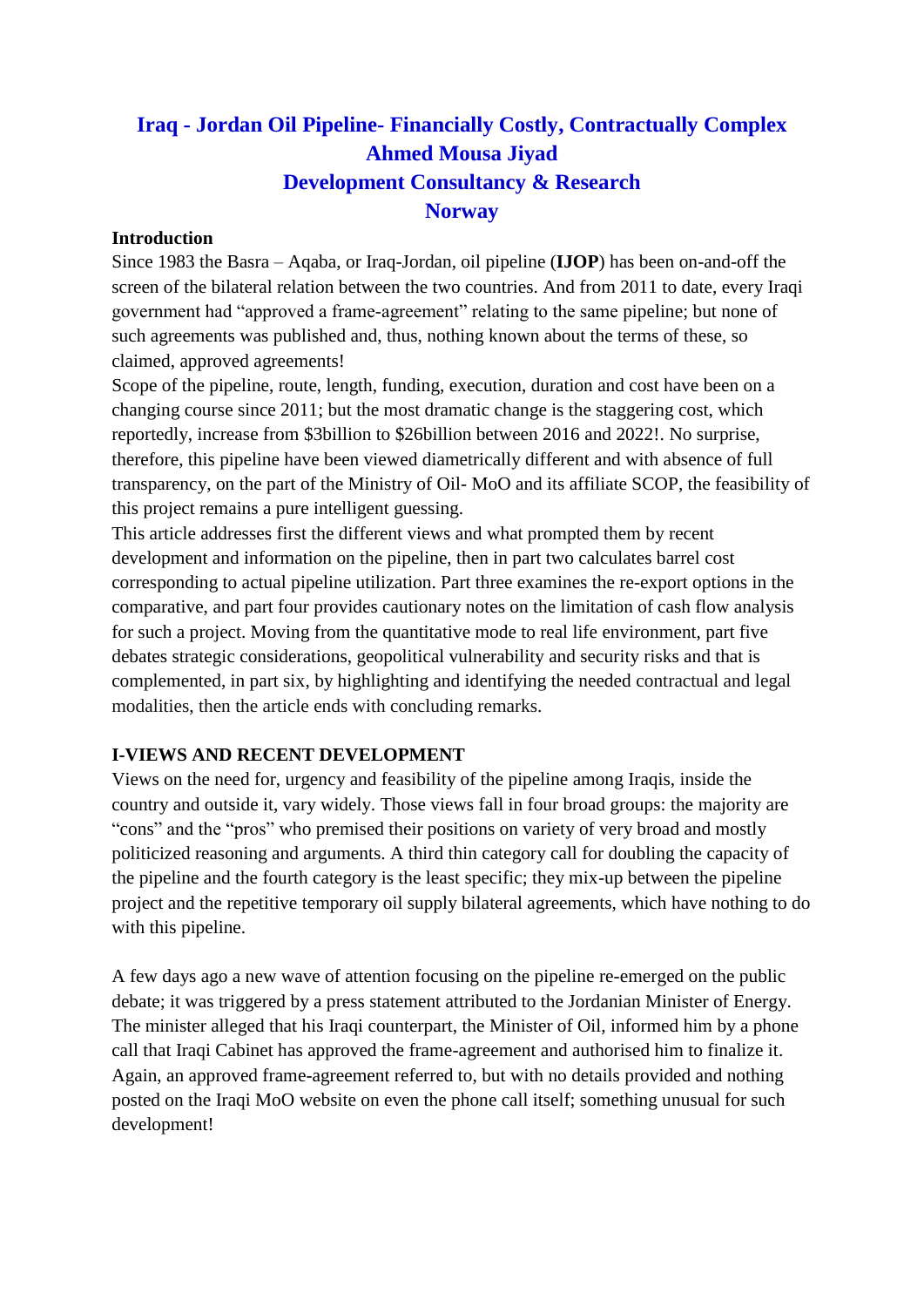Ironically, the State Company for Oil Project-SCOP, an affiliate of MoO, issued, on 19 January 2022, a "Clarification…" asserting "the pipeline is investment, economic, strategic ."**أستثماري ، أقتصادي ، أستراتيجي ، تنموي** ...project development and

And, again, SCOP did not clarify, analytically and by calculation, any such adjectives/ attributes of the pipeline!!!

The most specific information from the Iraqi minister of oil was reported in July 2021; it comprises the following.

Basra-Aqaba pipeline (BAP) costs \$26 billion, payable over 50 years; it is BOOT type and the exports range between 200kbd and 1mbd; Jordan takes \$0.30/barrel (transit fee) and Egypt imports 24 million barrels annually.

Many important information are missing from the above statement, they are:

- 1- The composition of this \$26billion was not disclosed; for such BOOT funded project, at least four categories of major costs should be specified and quantified: Capex, Opex, funding cost (Fundex) and investor' return cost (Invex).
- 2- The cost of Aqaba-Egypt pipeline (if needed as alternative to tanker transport) and related transit fee were not mentioned.
- 3- The nameplate capacity of BAP if it could exports 1mbd.
- 4- Does BOOT cover both parts of BAP: Basra-Haditha and Haditha-Aqaba.
- 5- Oil ownership in the pipeline.
- 6- The pricing mechanism for Jordan and Egypt deliveries.
- 7- The commitments of Jordan and Egypt to purchase the oil and 8- Their share in the pipeline cost among other matters.

Despite the above mentioned reservations and missing items, the analysis in this paper is premised on the parameters mentioned in the minister's statement.

# **II- BARREL COST VS. PIPELINE UTILIZATION**

Economically speaking, barrel cost is dependent upon the actual pipeline utilization rate, i.e., the closer is the actual utilization to the nameplate capacity of the pipeline, the lower per barrel cost becomes.

This is exhibit in the below chart, which assumes the nameplate capacity is 1mbd and premised on the computation of barrel cost (\$/B) at different levels of pipeline actual utilization rate- PAUR.

The below chart reveals the following cost estimation:

## **Chart (1) Barrel Cost vs. PAUR**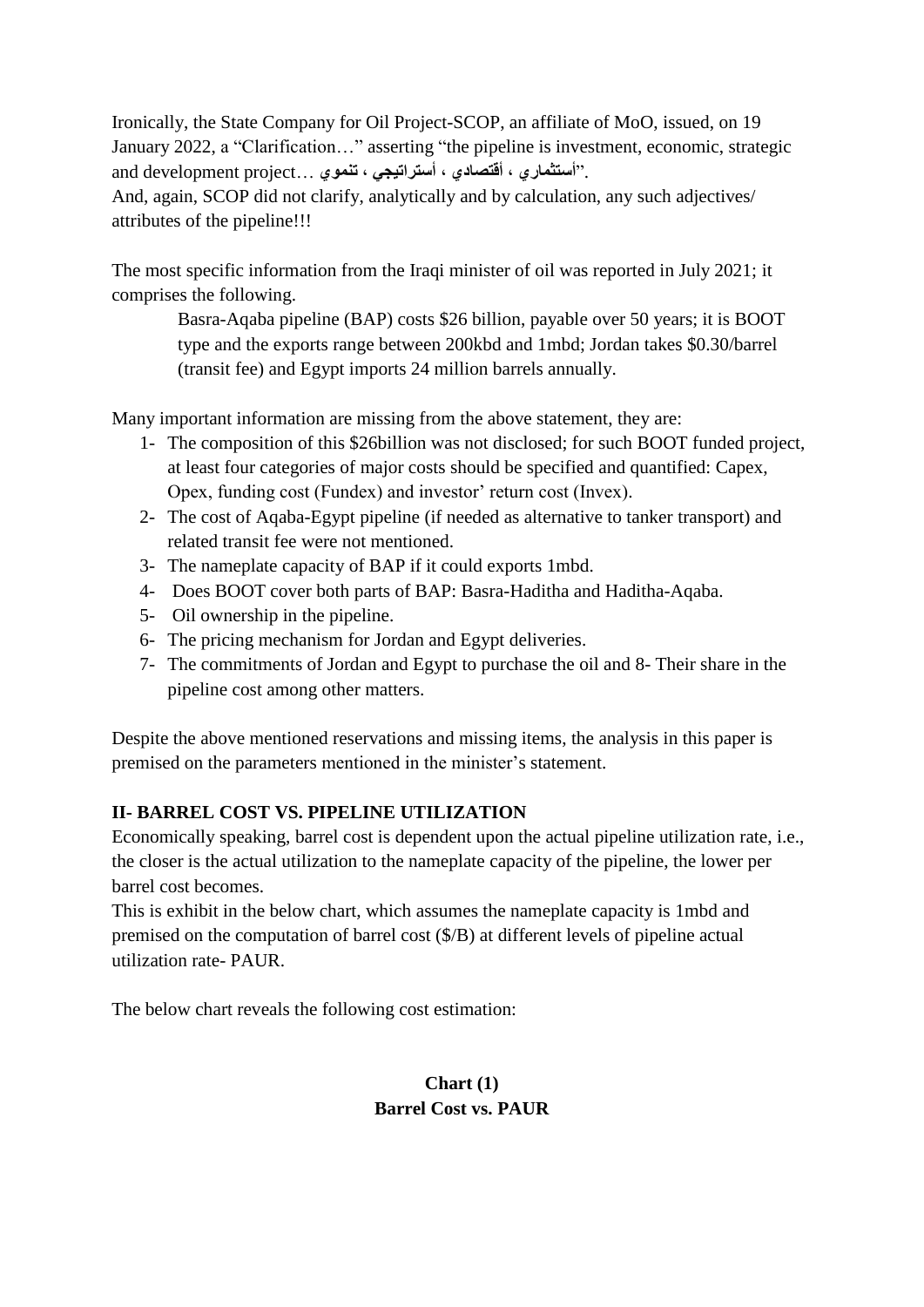

- 1- At lowest PAUR, barrel cost including \$0.30 transit fee to Jordan is at astronomical \$14.54. But this is not possible logically and practically since it is highly unlikely that the pipeline operates at  $10^{th}$  of its capacity for 50 years;
- 2- On the other extreme, barrel cost drops to \$1.7 at full capacity utilization. This also unrealistic and operationally impossible, since it is totally unlikely to operate the pipeline at full capacity non-stop for 50 years;
- 3- The minimum utilization rate is taken that covers the combined needs of Jordan and Egypt which is 216kbd. Hence, barrel cost at the assumed guaranteed level at 30% PAUR is \$5.05;
- 4- The maximum possible utilization rate of the pipeline during its 50 years operation is assumed at 80%PAUR; at this level barrel cost goes down to \$2.08;
- 5- In case the pipeline is non-operational for reasons related to the Iraqi side, Iraq should pay the investor \$1.424 million outage charges per day; and application of "Deliver or Pay", an essential provision in BOOT funded projects covering capacity and throughput charges.

These cost indicators are high, there is also impacting degree of uncertainty and the best case scenario is, implicitly, a re-export oriented option, as discussed next.

## **III- RE-EXPORT OPTIONS IN COMPARATIVE COSTS**

The best case scenario at 80%PAUR implies a surplus of significant volume of Basra crude oil that should be re-exported from Aqaba; the volume ranges between 584kbd and 650kbd depending on the re-export option route: by oil tankers or through another pipeline respectively. Failure to re-export such significant volumes adds further and incredible burdens of the project on Iraq.

## Aqaba-Egypt Pipeline-AEP option

A surplus oil of 650kbd should be exported by this option from Aqaba through Sinai desert to destination terminal in Egypt. But no information is available on this new AEP regarding capacity, route, length, destination terminal, transit fee and cost among other things. Needless to say that AEP, just like any pipeline project, should be premised on long-term commitment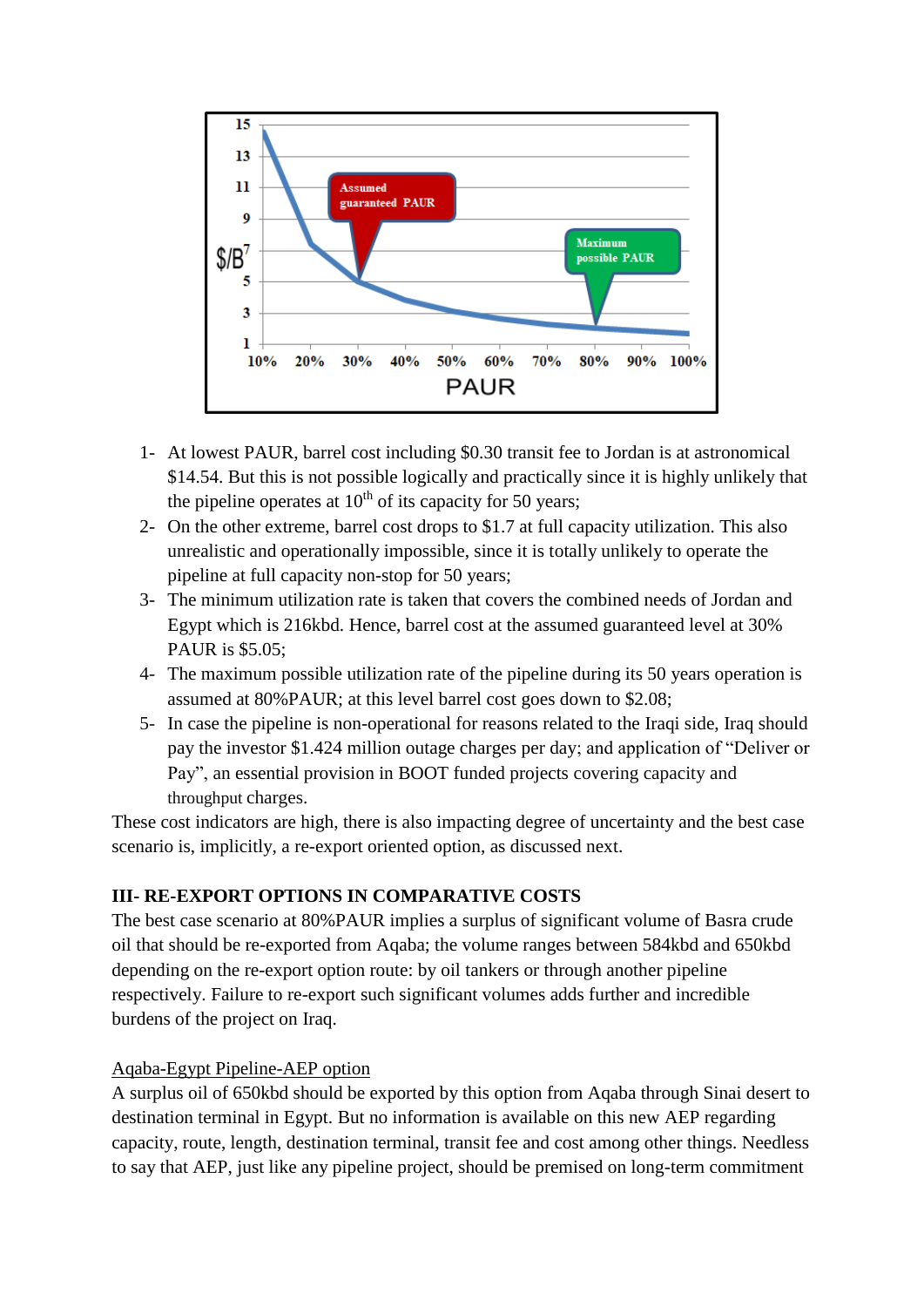and agreement, which lacking here. Therefore, I will not address this option for the time being.

Oil Tanker Option-OTO

For this option there is some 584kbd that should be re-exported from Aqaba. But there are logistical, operational and cost considerations that could impact the viability of this option.

| Table (1)                                                                         |      |                |           |  |
|-----------------------------------------------------------------------------------|------|----------------|-----------|--|
| <b>Transport Cost at Different Means and Different Market Destinations (\$/b)</b> |      |                |           |  |
| <b>Basra-Aqaba Pipeline-\$/barrel cost/PAUR</b>                                   |      |                |           |  |
| <b>PAUR</b>                                                                       |      | 30\% 50\% 80\% |           |  |
| Europe via Suez Canal                                                             |      | 6.55 4.65 3.58 |           |  |
| <b>USA via Suez Canal</b>                                                         | 8.15 |                | 6.25 5.18 |  |
| <b>Basra Export Terminals- Tanker charges \$/b to:</b>                            |      |                |           |  |
| <b>Europe via Suez Canal</b>                                                      |      | 3              |           |  |
| <b>USA via Suez Canal</b>                                                         |      | 3.2            |           |  |
| <b>Far East via Strait of Hurmuz</b>                                              |      | 1.6            |           |  |

The above data indicates clearly the non-competitiveness of transport cost from Basra through the combined route of BAP and sea-transport from Aqaba to both European and American destination event at best case scenario of 80%PAUR.

At this best case, barrel cost is \$0.58 more expensive to European destination and \$1.98 to the American destinations compared to seaborne transport from Basra to these two destinations via Suez Canal.

Market-based differentials become more revealing when comparing BAP' best case with the Asian markets for both transport cost differentials, oil price differentials and relative marketshare in total Iraqi crude oil export.

Barrel transport cost differentials are in favour of the Asian markets by a margin of \$1.98 and \$3.58 compared with European and America markets respectively. Also, barrel price differentials sold to Asian markets are higher, during 2018 latest available data, by a margin of \$2.93 and \$4.31 compared with European and America markets respectively. In other words Asian markets provide Iraq with the highest "netbacks" per barrel (sales revenue minus transport cost).

The combined effects of both differentials give Asian market comparative advantage per each barrel of oil a minimum \$4.91 and \$7.89 to European and American markets respectively through this pipeline. It is a minimum because oil price issue for oil supplies to Jordan and Egypt are not yet known.

The implication is: Each barrel of oil diverted from Asian market, Iraq loses a minimum \$4.91 when that barrel goes to European market or loses a minimum of \$7.89 to the American markets if that barrel exported to these two destinations through Aqaba. The corresponding annual Iraq losses amount to \$1.435billion and \$2.306billion if oil diversion goes to the European or American destinations respectively; theoretically in this case, total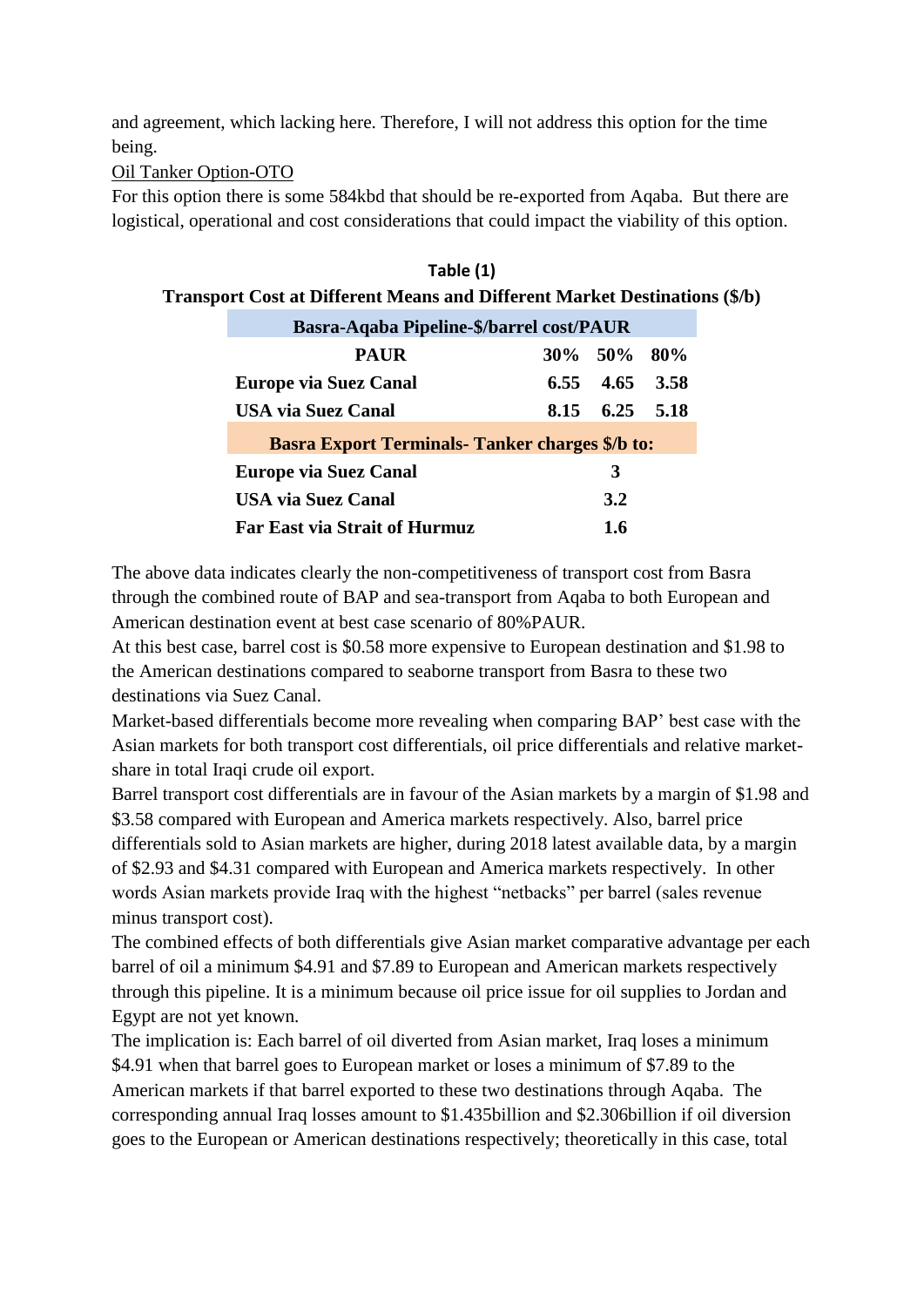IJOP cost increases, on Iraq, from \$26billion to \$97.7billion or \$141.3billion depending on which market that diversion goes and assuming all remains equally the same.

Moreover, this option faces very serious challenge concerning Aqaba re-export logistics and access limitations. To re-export excess oil supply there should a storage capacity (tank-farm) of, say, ten million barrel; it should have loading terminal of no less than 1mbd capacity; the sea-depth and berth at loading terminal should be enough for a one million barrel tanker size; smooth access in and out of Aqaba loading terminal, a bridge from the depo to loading arms among other things. Nothing on these matters is provided though their Capex and Opex are vital to assess properly the economics of this pipeline.

Operationally but hypothetically, a surplus of 584kbd could be loaded on oil tankers of 250kb and 600kb size destined for European markets daily. This case assumes no seaborne "traffic" problem and easy daily downloading at destination terminals; both assumptions are not assured. Even if such re-export is possible, per barrel cost from Aqaba becomes higher than I assumed in the above calculation since barrel cost correlates to tanker size; lower tanker size means higher barrel transport cost and vies-versa.

If the market destination is the US then a minimum tanker size is one million barrel; this complicates further the operational viability of direct re-export from Aqaba and could lead to "ship-to-ship" mode on the Mediterranean, which adds charges that lead to much higher cost than assumed in my estimation.

The re-export from Aqaba appears to be logistically and operationally less viable, and with the absence of the relevant data from the MoO and SCOP, the economics of this option remains unclear and the justification of entire IJOP becomes difficult and very doubtful; too many unknowns and too much uncertainty.

## **IV-LIMITATIONS OF CASH FLOW ANALYSIS**

It might be necessary and useful to make a few remarks about the most appropriate approach in assessing, economically, this pipeline project. Two universally known methods can be used here: Cost Structure Optimization-CSO (also sometime known value-for-money) and Cash Flow Analysis-CFA. Both methods can be used separately or combined and both should be based on very detailed technical and engineering study covering all components of the project.

CSO method entails assessing, prioritizing and choosing the best technical option for all major components of the project. These include, for example, the choice for a given pipeline capacity between its two ends, the diameter, length and route typography among others. Also the above three parameters decide the number, capacity, location and type of the pumping stations along the pipeline. Pumping stations have big chunk in total Capex and Opex of the pipeline and, consequently, they should be assessed fully and selected carefully too. Moreover, as this pipeline is designated for oil re-export from Aqaba (as mentioned above), it is imperative to install export terminal at minimum one million barrel capacity, a multiple that of storage capacity (tank-farm) at Aqaba, measurement, communication and control system and flexibility storage tanks on the selected pumping stations along the pipeline. Variation in any of the above mentioned components have serious implication for their cost and, logically, on the total cost of the pipeline.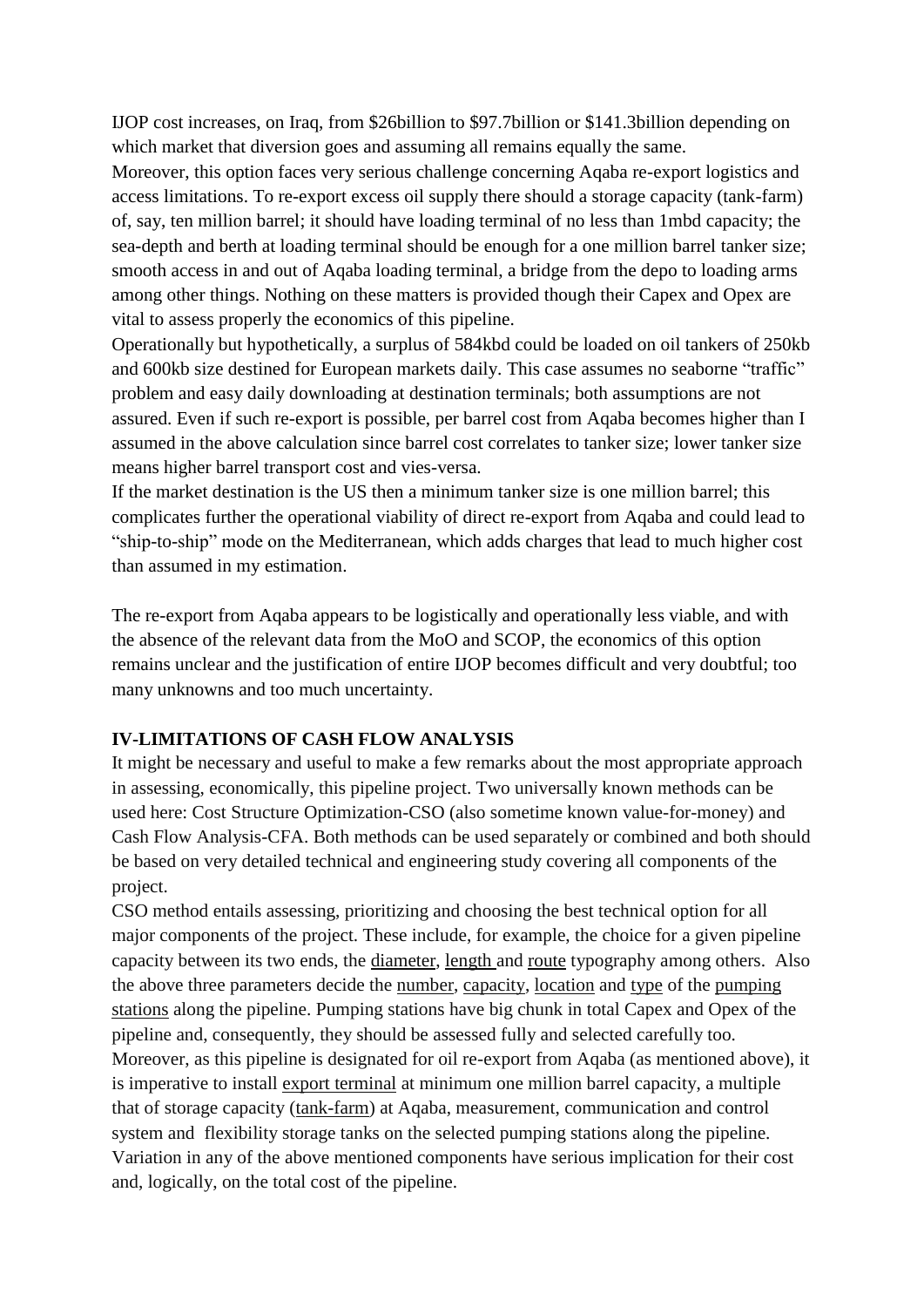In my view the above CSO approach is the most relevant and appropriate to adopt, and I am sure any FEED study uses many industry standards and formulas in their cost estimation and, further, am confident that SCOP uses them also; we had used them back in mid 1980s when assessing IPSA, for example!

The other approach is Cash Flow Analysis-CFA. Two concepts/measures are at the core of CFA in project feasibility studies: Net Present Value-NPV and Internal Rate of Return-IRR. Both concepts rely on calculating the flows of costs and revenues over the life of the project (a full-cycle method) at discount rate(s); for any given cost the higher NPV and IRR indicate profitability, feasibility, of the project.

But CFA, for assessing a stand-alone pipeline, has limitations and thus should be used extremely carefully for the following reasons.

First; CFA result, at a given cost, aggregated or itemised, is completely sensitive to oil export price. In IJOP case both NPV and IRR show profitability at \$26billion aggregated cost if oil export price is \$10 or \$100 a barrel under 30% PAUR and 80% PAUR cases.

My computation based on the stated cost recoverable during 50 years duration, at different oil price, both PAUR and at 10% discount rate shows, in all cases the pipeline is "profitable", but is more profitable when oil prices are higher than \$10/b.

But this could be deceptive, and potentially dangerous; it camouflages corruption, other forms of collusion, rent-seeking behaviour and klepotcracy to the detriment of the Iraqi interest.

Proponent of this proposed pipeline might argue that oil export revenues justify the pipeline even at such high cost or even much higher. This is erroneous and corruption-enabling argument and probably explains the huge difference, of \$17billion, between SCOP cost estimation and what the oil minister had declared.

Second; if CFA ignores the "netbacks" to Iraq due to "market differentials" the aggregated cost becomes much higher than the \$26billion.

As shown above the cost of diverting oil from Asian market causes Iraq annual losses amount to \$1.435billion and \$2.306billion if oil diversion goes to the European or American destinations respectively; theoretically in this case, total IJOP cost, to Iraq, increases from \$26billion to \$97.7billion or \$141.3billion depending on which market that diversion goes and assuming all remains equally the same.

Consequently, NPV and IRR values change downward dramatically and, thus, CFA could be seriously misleading.

Third; opportunity-cost perspective is very vital in assessing the profitability of any project at macroeconomics level and in comparative analysis. As shown above, ignoring the opportunity-cost perspective in the CFA could deny Iraq much better alternative(s) than investing \$26billion in IJOP; in this case CFA contributes to damaging resource misallocation.

In conclusion CFA could be irrelevant, deceptive and dangerous if it relies solely on export oil price, ignores the opportunity cost of market differential and disregards other viable options. There is absolutely no evidence suggesting that MoO or SCOP had taken these important matters in their cost estimation of this pipeline project.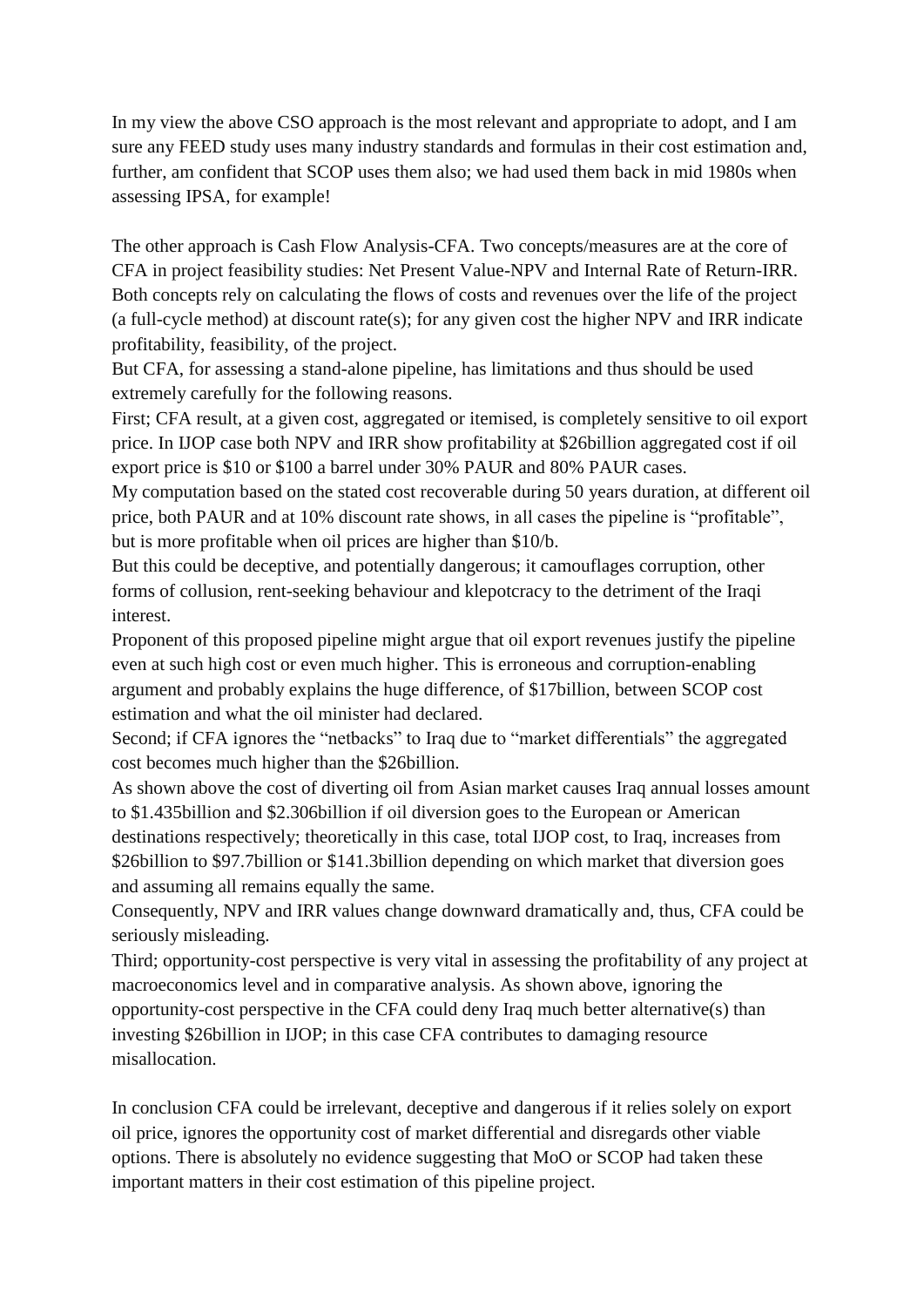## **V- STRATEGIC CONSIDERATIONS, GEOPOLITICAL VULNERABILITY AND SECURITY RISKS**

Geography is sovereign, and for Iraq too; the country is a semi-landlocked with very narrow waterway to north Arabian Gulf and thus depends on the neighbouring countries for exporting its oil to major international oil destinations.

During the last four decades Iraq had (and used at different times) four oil export outlets: a major export outlet in the south on the Arabian Gulf and pipelines through Turkey, Syria and Saudi Arabia. Each of these export outlets has strategic significance for Iraq and, equally, each was actually impacted, partially or fully, temporarily or permanently, by geopolitical and security events. And each faced risks and each is still vulnerable to such risks.

Today, only southern oil terminals on the Arabian Gulf (Basra oil terminal-BOT; Khor Al-Amaya oil terminal- KAOT and the four single-point mooring buoys-SPMs) are functioning and operational, and the pipeline through Turkey is partially utilized.

In 2021 Iraq generated \$75.677billion of revenues from exporting 1.1 billion barrels of oil, 96.7% of which was exported from the southern export terminals and only 3.3% (Kirkuk oil) exported through Ceyhan in Turkey (According to SOMO and MoO official data). In a comparative analysis and strategic perspectives I could argue for the following:

- 1- The IJOP faces similar, if not even higher, vulnerability to geopolitical events and security risks due to or generated from domestic, regional or international causes or reasons;
- 2- The IJOP has absolutely no intrinsic peculiar unique strategic significance better than any of the other mentioned four oil exports outlets;
- 3- In terms of oil export easiness and fluidity the re-export from Aqaba is the least preferable due, primarily, to locational factor in comparison to the export terminals of the other four routes;
- 4- Financially and economically (an opportunity-cost perspective), the IJOP cost of \$26billion could be invested in four pipeline projects in three countries: a- upgrading Kirkuk-Ceyhan/Turkey pipeline and b- the rehabilitation of the existing but damaged regular crude oil pipeline and the new heavy crude pipeline through Syria and crehabilitation or reconstruction of the existing Iraqi Pipeline through Saudi Arabia-IPSA to Muajjiz near Yanbu port on the Red Sea; total pipeline capacity of these four options is 7.95mbd.

Any pipeline option in the above three countries would add higher export capacity at same \$26billion cost or even lower than that with more convenient geographic locations, much better logistical and operational convenience conditions and higher netback compared to Aqaba. This could generate much more export revenues, increase and diversify export options; enhance SOMO's market share in the European and American oil markets and sustain and consolidate the comparative advantages of the Asian market for Iraq.

Therefore, any claim that IJOP has a strategic importance is factually and analytically baseless, stands on thin ice and should not carry much weight to justify such exorbitant costs of the pipeline.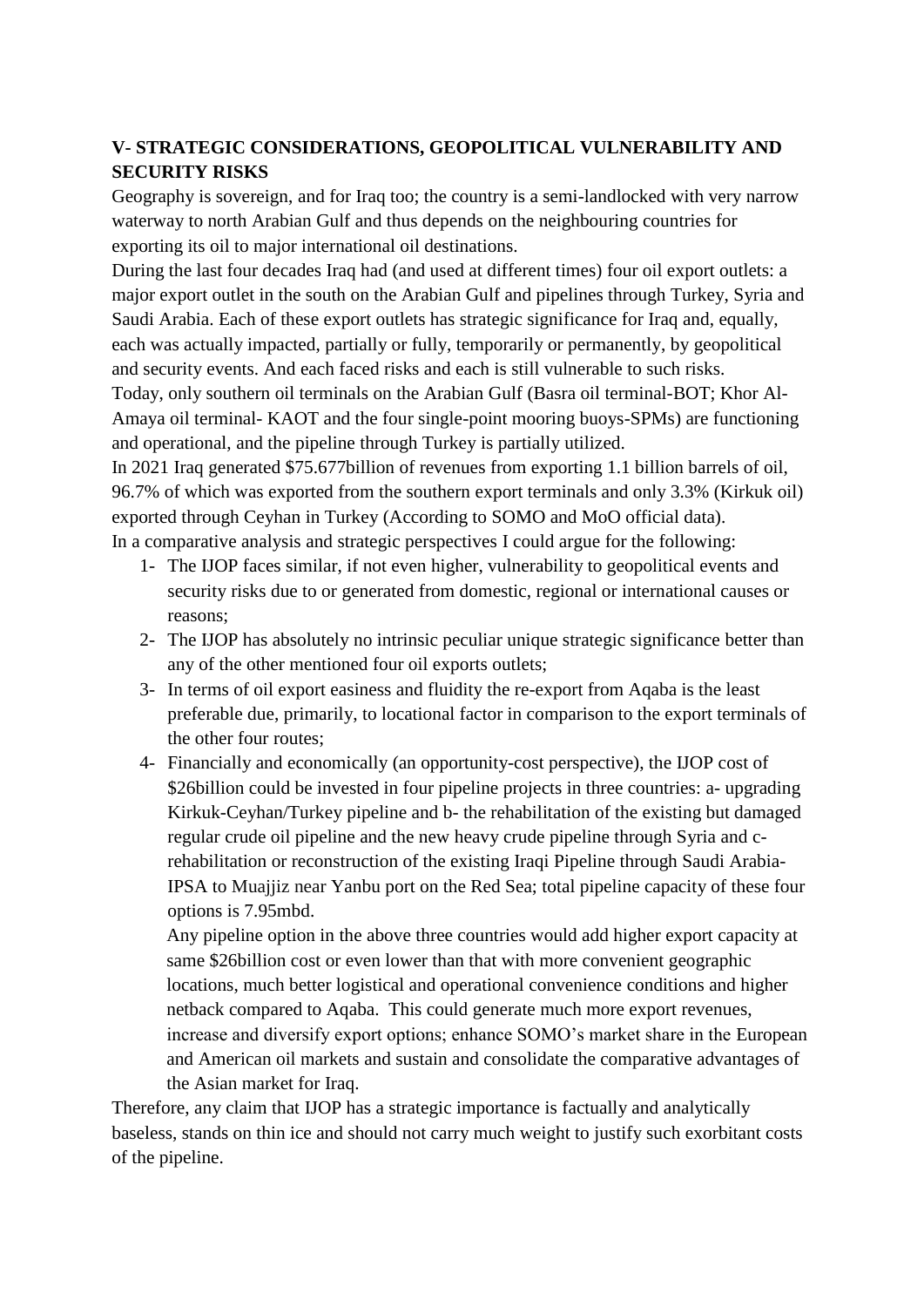## **VI- CONTRACTUAL AND LEGAL MODALITIES**

Apart from financial and economic analysis and considerations, the implementation and operation of this pipeline throughout its life span require the signing of many documents, agreements and contracts, some of which are of a sovereign nature, others are financing and some are operational. However, as is the case with the issue of total cost, all these documents, their details, the conditions associated with them, and the requirements that must be provided have not been officially mentioned or disclosed on the public domain. Therefore, I find it necessary to include some of the most important of them with a very brief note on each.

#### 1- **Sovereign document**

There should be an inter-governmental document; a bi-lateral (between Iraq and Jordan) or tri-lateral (if Egypt is party to it). This document constitutes the sovereign base for the project and could take many forms such as "Agreement", "Fame Agreement", "Memorandum of Understanding-MoU", "Minutes of Meeting-MoM", "Joint Committee Accord- JCA" or any other form.

But from legal and constitutional perspectives there is, in Iraq, a marked distinction between "Agreement" and all other above mentioned modalities; international agreements should be promulgated by law adopted by the House of Representatives-HoRs (the Parliament). This makes IJOP agreement dependent upon domestic politics under the dome of the HoRs; a recipe for delay and procrastination.

The government could choose other form of documents to avoid a parliamentary impasse. But such choice faces many hurdles since the cost of the project is unusually high, the duration extends to 50 years, it is a major BOOT funded project and there is too much geopolitical vulnerability among others.

Also, that assumes both Jordan and Egypt follow same route and adopt similar type of document!!

In my view and for legal and practical considerations it is preferable that the document be in the form of an "international agreement - bilateral or tripartite" either in a detailed form or a frame agreement comprising all fundamental principles and basic issues relating to the pipeline such as ownership, cost sharing, transit fees, national formal entities and their respective roles and responsibility, participation of their national companies and other important issues.

In this case, the legislative authorities of the contracting states must approve such agreement according to their legal processes.

For the purpose of the following requirements I assume and use the term Sovereign Agreement, bi or tri-lateral.

2- The pipeline contract

The parties to this contract are the executing company or consortium of companies on one side and the designated entities from the involved countries (Iraq, Jordan and Egypt) depending on the contents of the sovereign agreement.

If the contract for the pipeline is to be signed by Iraq only, as most information suggest so, and the entire pipeline, from Basra to Aqaba, is to be executed as BOOT funded project, it is vital to separate and clearly highlight the funding and investment matters from other provisions of the contract. The Iraqi entity, presumably SCOP, must exercise great caution when discussing and negotiating the terms, controls, and all paragraphs of the executive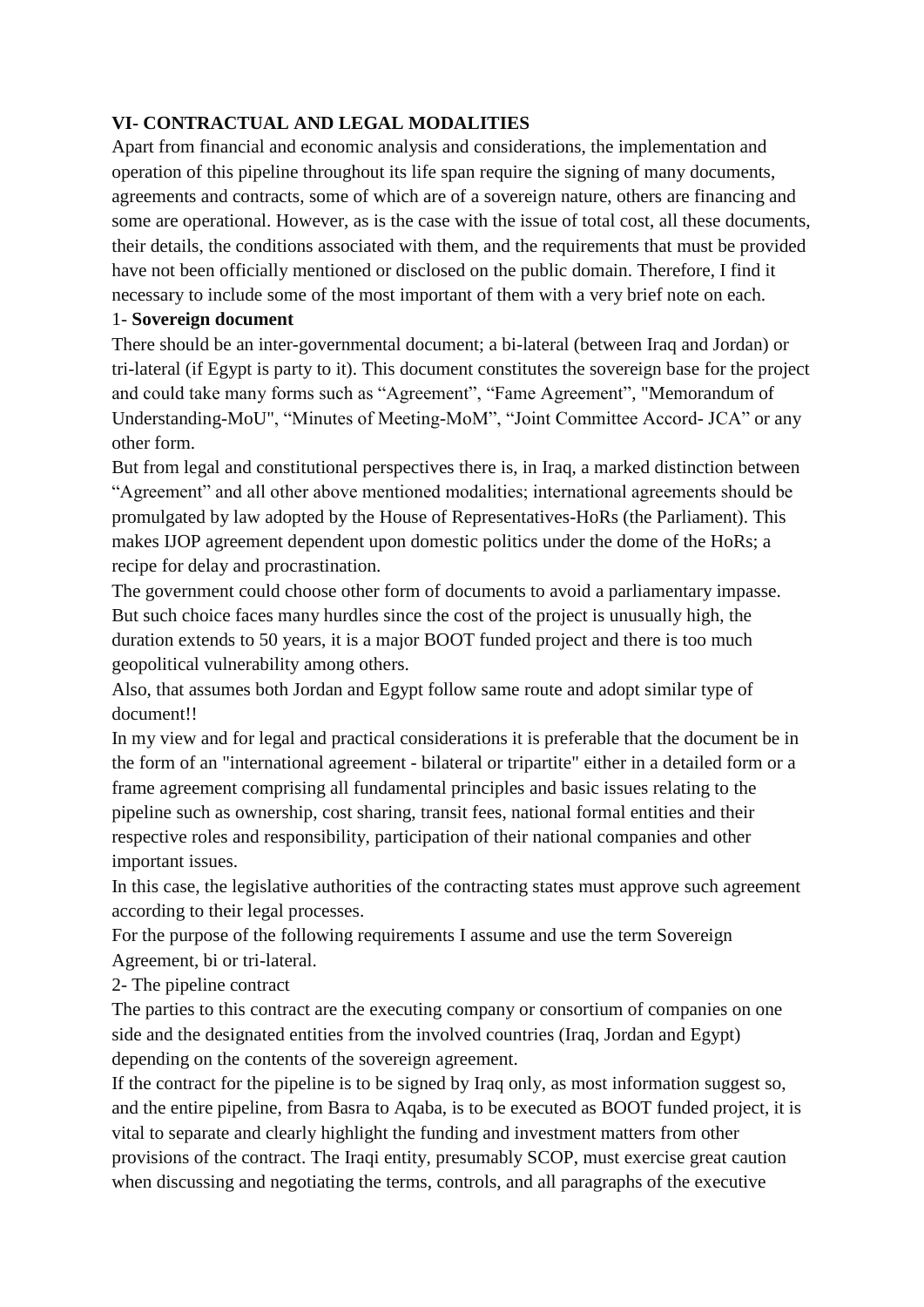contract and all its appendices. I expect that the details of the investment executive contract will be complicated, difficult and long, and the investment party (and its advisors) may resort to adopting linguistic formulations that are often interpreted in favour of the investor. Because of the long life of the project, the investor is expected to hedge, which leads to inflating costs (capital cost, financing cost and investment return); this may explain the huge cost of the project, amounting to 26 billion dollars, and this justifies the need to detail the components of this high cost! A good learnt lesson in contract negotiation is: text matters most.

3- Sovereign financial guarantees: It is very likely or certain to ask the Iraqi Ministry of Finance to provide a guarantee, on behalf of the Iraqi government, to pay the financial dues on the Iraqi side (regardless of the Iraqi contracting party).

4- Guarantees of Transfer of Receivables: It is very likely or certain that the Central Bank of Iraq will be required to submit an undertaking to guarantee, on behalf of the Iraqi government, the transfer of financial dues from the Iraqi side (regardless of the Iraqi contracting party).

5- SOMO pledges and commitment: SOMO could be requested to submit a pledge to provide crude oil according to the design capacity of the pipeline - as a maximum.

6- A pledge to provide power necessary to construct and operate the pipeline: such undertaking could be from the Ministry of Electricity (in case of operating pumping stations with electric power) or the South and Midland Gas companies (in case of operating pumping stations by dry gas) or the South and Midland Refineries companies (in case of operating pumping stations with oil products).

7- Export Credit and Guarantees Agreements: The implementation of the project requires, according to what the consultant stated, to benefits from the facilities of the export financing and support systems in force within the Organization for Economic Cooperation and Development (OECD) and outside it.

To utilize these facilities, an agreement must be concluded with the concerned official institution or agency in the exporting country on one side and the concerned Iraqi authority(s); this is what we were doing in the eighties of the last century with many European countries.

In recent years, annual state budget laws include provisions and paragraphs relating to payment of dues to or credit facilities from some of those concerned international bodies. The Ministry of Finance signed, on 11 May 2018, a detailed of such agreement with the China Export & Credit Insurance Corporation "Sinosure"

8- Bank financing agreement: Because of the huge cost of the pipeline and the long time to pay that cost, it is necessary to provide the required financing during that period. Experience tells it is not possible or not expected that one institution or one bank will bear the burden of such a cost for such a long period. Practical experience indicates the possibility of forming a banking alliance/ syndicate that includes many international banks led by a well-known first class international bank. Negotiations between the bank syndicate and the concerned Iraqi side are required to conclude a "European Loan Agreement (ELA"). This agreement is usually long, detailed, complex and costly, and requires many sovereign guarantees, official confirmations, and a huge amount of government data and statistics.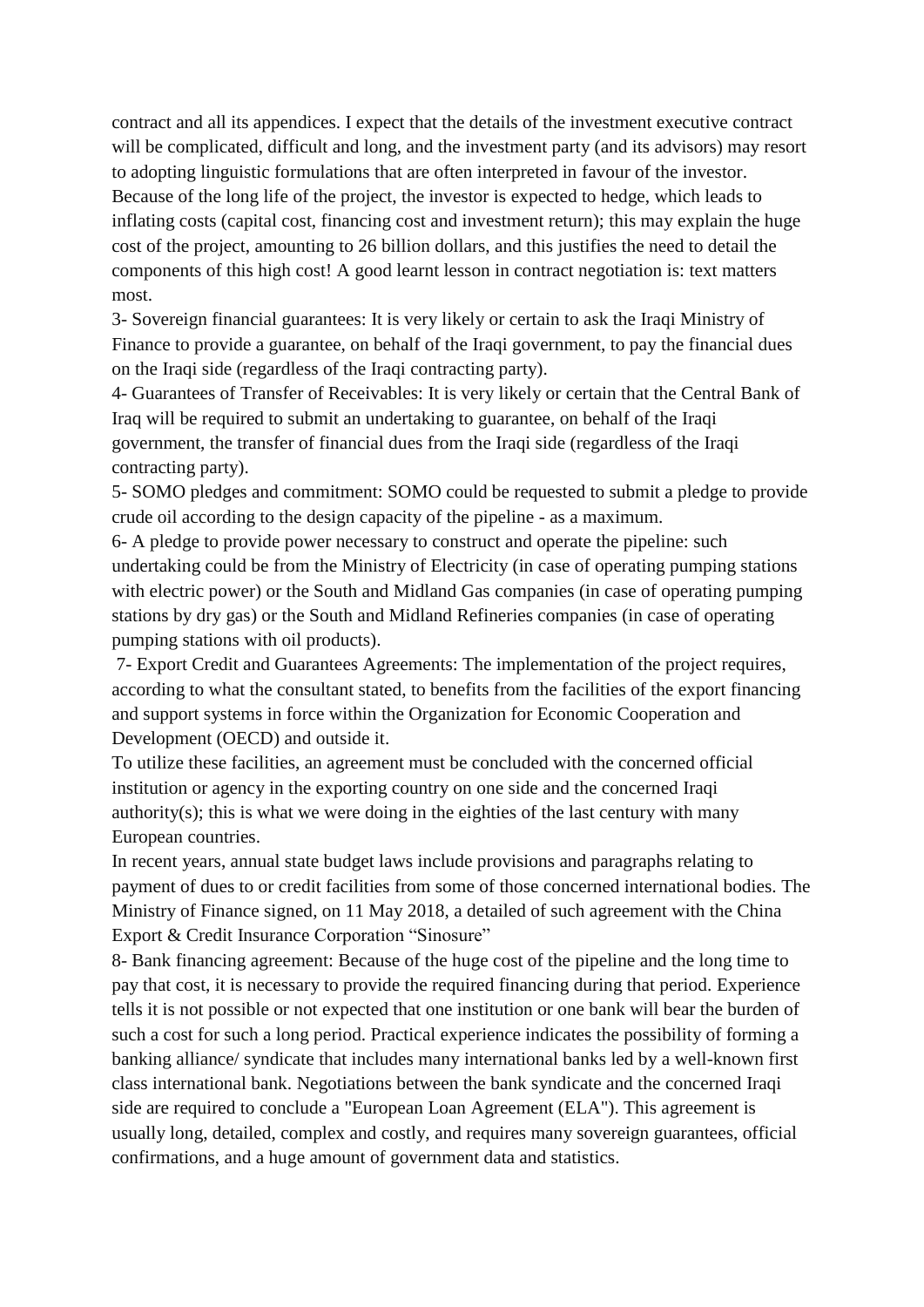9- Legal confirmation from the Ministry of Justice: In most cases, the Iraqi Ministry of Justice is asked to confirm the legality and constitutionality of the guarantees, assurances, and powers of contracting agreements and authorizing them to sign them.

It is worth noting that most of the above-mentioned requirements are required by OECD, European and Western investors, companies and banks, but they are at a lower level in the case of Chinese or Russian companies.

10- Security guarantees: It is very likely or certain that the Iraqi security authorities will be asked to provide guarantees, on behalf of the Iraqi government, to protect the pipeline and its workers.

#### **CONCLUDING REMARKS**

- First; the above analysis raises serious doubt concerning the economic viability of this pipeline because of its high cost, as a standalone, or in the comparative in terms of opportunity cost premised on market differentials or in relation to other options for alternative pipelines;
- Second; but the above analysis, particularly what relates to the main parameters of the pipeline was based on data and information attributed to the Minister of Oil mid-last year. Available evidences suggest significant degrees of ambiguity, inconsistency, and uncertainty regarding all or some of these main parameters. The clear implication is, any change in the quantitative values of these main parameters would, for sure, impact the above analysis and generate a dramatic change in the outcome of calculation and their implication for making the final investment decision- FID either way.
- Third; this pipeline has been on-and-off for thirty years; its economic viability is doubtful; the legal and contractual requirements are many, demanding, complex, and finally as SCOP confirms, on 19 January 2022, the project is still under "study and analysis";
- Fourth; this pipeline has equal strategic importance and faces similar geopolitical vulnerability and security risks other options and alternative face. But this pipeline has very costly disadvantage, as BOOT, condition of "Deliver or Pay" covering capacity and throughput charges;
- Fifth; therefore, there is absolutely no urgency to take or make a final decision on the pipeline unless and until a full comprehensive comparative feasibility study that clearly and quantitatively demonstrate this pipeline has, by far, priority over other alternatives and options as outlined in the above analysis; as it stands now it is not.

\* On a personal note, I have been following this pipeline since its inception in 1982 and was member of the Iraqi official working groups charged with assessing and negotiating the second expansion of Iraqi-Turkey (Kirkuk-Ceyhan) pipeline and IPSA. Hence, I have well organized updated database on these and all other Iraqi cross-borders pipelines.

Norway 1 February 2022

An earlier article written in Arabic was widely circulated and posted on many Iraqi websites such as: